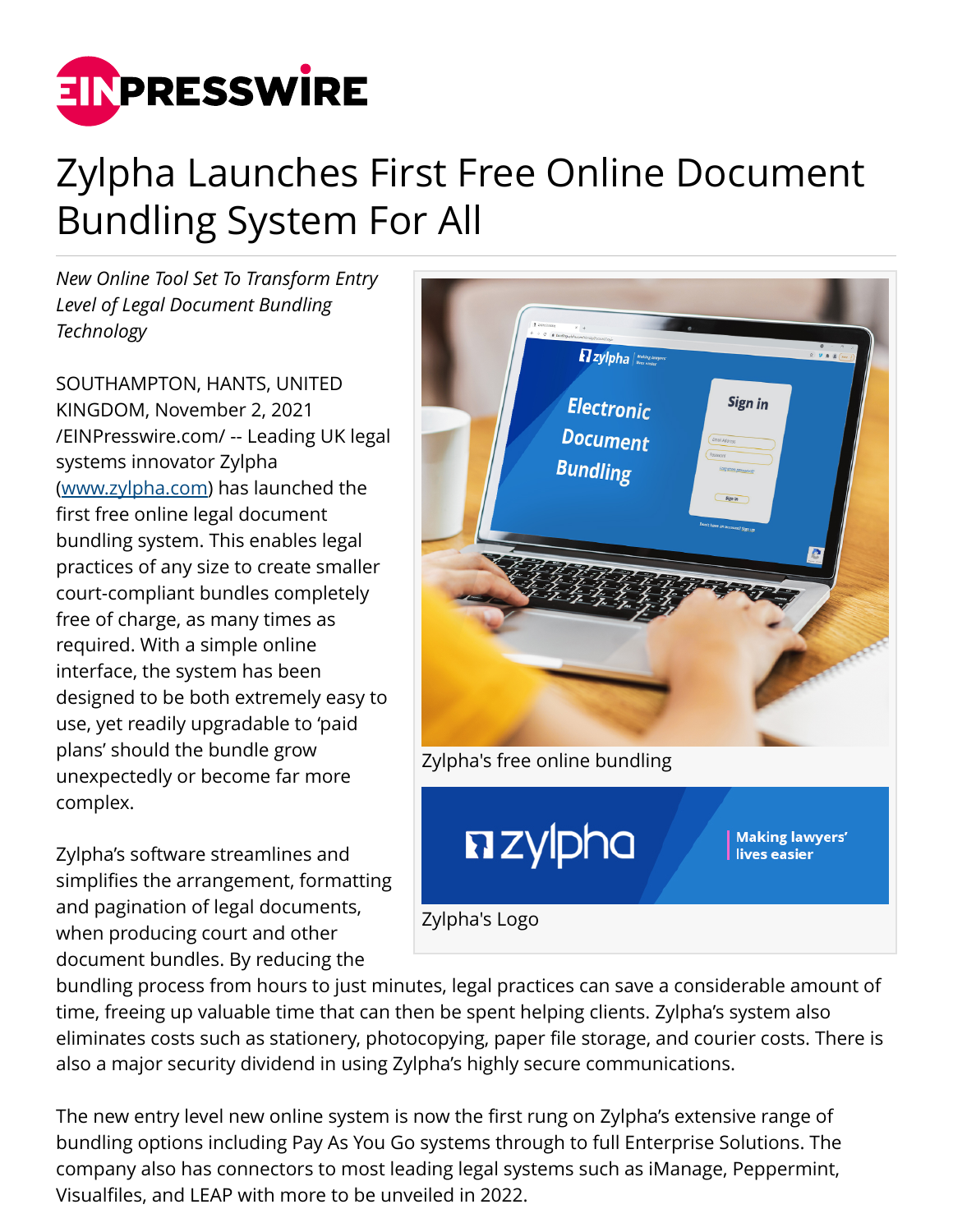æ

As current market leader in the supply of Pay-As-You-Go bundling, we wanted to provide a new free online entry point so that practices of all sizes could create smaller bundles without any cost."

> *David Chapman, Zylpha's Head of Marketing*

Says David Chapman Zylpha's Head of Marketing, "Covid-19 has driven the Court adoption of digital document bundles significantly. Really, everybody should now be using this technology, although some are still not. As current market leader in the supply of Pay-As-You-Go bundling systems, we wanted to provide a new free online entry point for bundling so that practices of all sizes could benefit by creating smaller bundles consistently without any cost. And, it had to be so easy to use that anyone could start straight away – with nothing to install and no training required. Our new online system achieves this and in doing so establishes a new best-practice, that is

open to all and free of charge."

**Ends** 

About Zylpha [www.zylpha.com](http://www.zylpha.com)

Headquartered in Southampton, Zylpha is an innovative specialist offering tools for the legal profession including:

• Secure electronic document production and delivery.

• Court Bundling.

- • Integration with the MOJ Portal and Land Registry Business Gateway.
- • Links to agencies for AML and Identity Verification.

The company, which was founded by Tim Long its CEO, has won widespread acclaim in both the legal and local government sectors for its systems, which transform secure communications for court and case management bundles.

For more information, please contact:

Miranda Evans Zylpha Ltd. T: 01962 658881 E: m.evans@zylpha.com [www.zylpha.com](http://www.zylpha.com)

Or

Leigh Richards